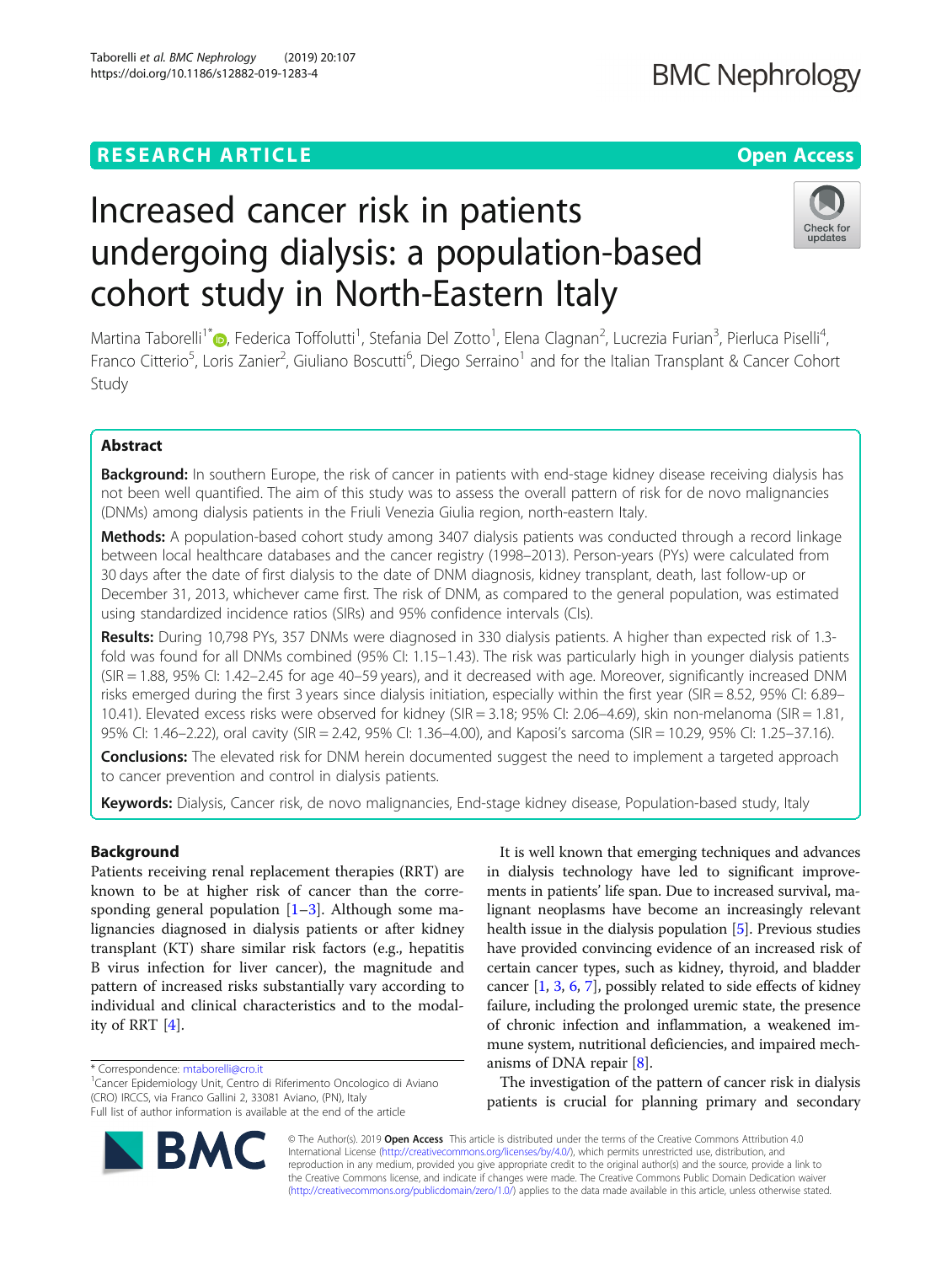cancer prevention strategies. The increased risk of cancer in dialysis patients has been well documented in Asia [[3](#page-7-0), [6\]](#page-7-0), United States [[7](#page-7-0)], Australia/New Zealand [[2](#page-7-0)], and northern Europe [\[9](#page-7-0)]. Conversely, less evidence has been accumulated in southern European countries, such as Italy, where end-stage kidney disease (ESKD) patients represent about 0.1% of the general population [\[10\]](#page-7-0), and only a small study has been published in the international literature [[11](#page-7-0)].

In this population-based investigation, we assessed the risk and spectrum of de novo malignancies (DNMs) among dialysis patients as compared to the corresponding general population.

#### Methods

A population-based cohort study was conducted using information ascertained through a record linkage procedure from three health-related databases, which cover the totality of the population in the Friuli Venezia Giulia region (1,227,000 inhabitants): 1) the health information system, which provides personal (e.g., sex, birthdate, residence, and vital status) and medical care data (e.g., hospital discharge, outpatient care, and pharmaceutical health care); 2) the renal registry database, which includes information about patients who underwent at least two dialytic sessions (either peritoneal dialysis or hemodialysis) per week for at least 90 days; 3) the population-based cancer registry, which collects data on all new cases of cancer occurring among the population living in the Friuli Venezia Giulia region. The cancer registry started collecting data on new cancer diagnoses in the resident population in January 1995. For the aims of this analysis, and to guarantee the highest completeness and accuracy of information, data from these three databases were linked only to the concurrently available period, i.e., 1998–2013.

For the aim of this study, the analysis was restricted to dialysis patients residing in the Friuli Venezia Giulia region between 1998 and 2013 and aged 40 years or older at their first dialysis. We focused on dialysis patients aged ≥40 years, because this age group covered 95% of all patients who had started their first dialysis between 1998 and 2013 and 99% of all cancer diagnoses in this population. Excluded from the analysis were subjects who met at least one of the following conditions: (i) KT before dialysis ( $N = 709$ ); (ii) residence outside the Friuli Venezia Giulia region during the dialysis, or missing information on residence  $(N = 113)$ ; (iii) follow-up shorter than 30 days ( $N = 22$ ). Accordingly to these criteria, 3407 dialysis patients represented our study population.

Cancer diagnoses were coded according to the International Classification of Disease, 9th revision (ICD-9). Cancer diagnoses done by autopsy only (i.e., post-mortem diagnoses;  $n = 12$ ) were not considered in this study

because of lack of completeness of this information during the whole registration period. Multiple primary tumours were included in the site-specific analyses, while for patients diagnosed with more than one DNM within the same ICD-9 group (e.g., colon, rectum, and anus ICD-9 codes: 153–154), only the first one was considered.

Person-years at risk were calculated from 30 days after the date of first dialysis to the date of DNM diagnosis, to the date of KT, to the date of death, to end of follow-up or to December 31, 2013 (i.e., censored cases), whichever came first. We excluded from the analysis the first 30 days of follow-up in order to reduce prevalent DNMs. After a DNM diagnosis, patients did not contribute any longer to person-time at risk for that specific cancer site/type. Conversely, those patients continued to be at risk of other cancer sites/types in the specific analyses. Patients with a history of cancer prior to their first dialysis were not considered eligible to contribute to person-time at risk for that specific cancer site/type.

The cumulative cancer incidence by time since first dialysis and cancer site/type was estimated using a competing risk approach with nonparametric estimators [[12\]](#page-7-0), taking into account death as a competing event. Standardized incidence ratios (SIRs) were estimated as the ratio between the observed number of cancer cases among the 3407 cohort members and the expected number of cancer cases among the general population of the Friuli Venezia Giulia region. According to a standard procedure  $[13-15]$  $[13-15]$  $[13-15]$ , the expected number of cases was computed by multiplying the person-years at risk among the 3407 dialysis patients with the sex- and age-adjusted cancer incidence rates in the general population of the Friuli Venezia Giulia region derived from the local population-based cancer registry. Incidence rates for the general population were computed using, as numerator, the observed number of cancer cases, and, as denominator, the average resident population of same sex and age, as a proxy of person-years at risk.

SIRs for all cancers combined were also estimated according to sex, age at first dialysis (40–59, 60–74,  $\geq$ 75 years), calendar period at first dialysis (1998–2001, 2002–2005, 2006–2009, 2010–2013), follow-up time  $(< 1, 1$  to  $< 2, 2$  to  $< 3, 3$  to  $< 5, \ge 5$  years), and dialysis modality (haemodialysis, peritoneal dialysis, both haemodialysis and peritoneal dialysis). Corresponding 95% confidence intervals (CIs) for SIRs were computed assuming a Poisson distribution [\[13](#page-7-0)].

#### Results

The 3407 dialysis patients were followed up for a total of 10,798 person-years (Table [1\)](#page-2-0), with a median follow-up time of 2.3 years (interquartile range, IQR: 1.0–4.5 years). Most of these 3407 patients were males (62.4%), aged between 60 and 74 years at first dialysis (42.6%; median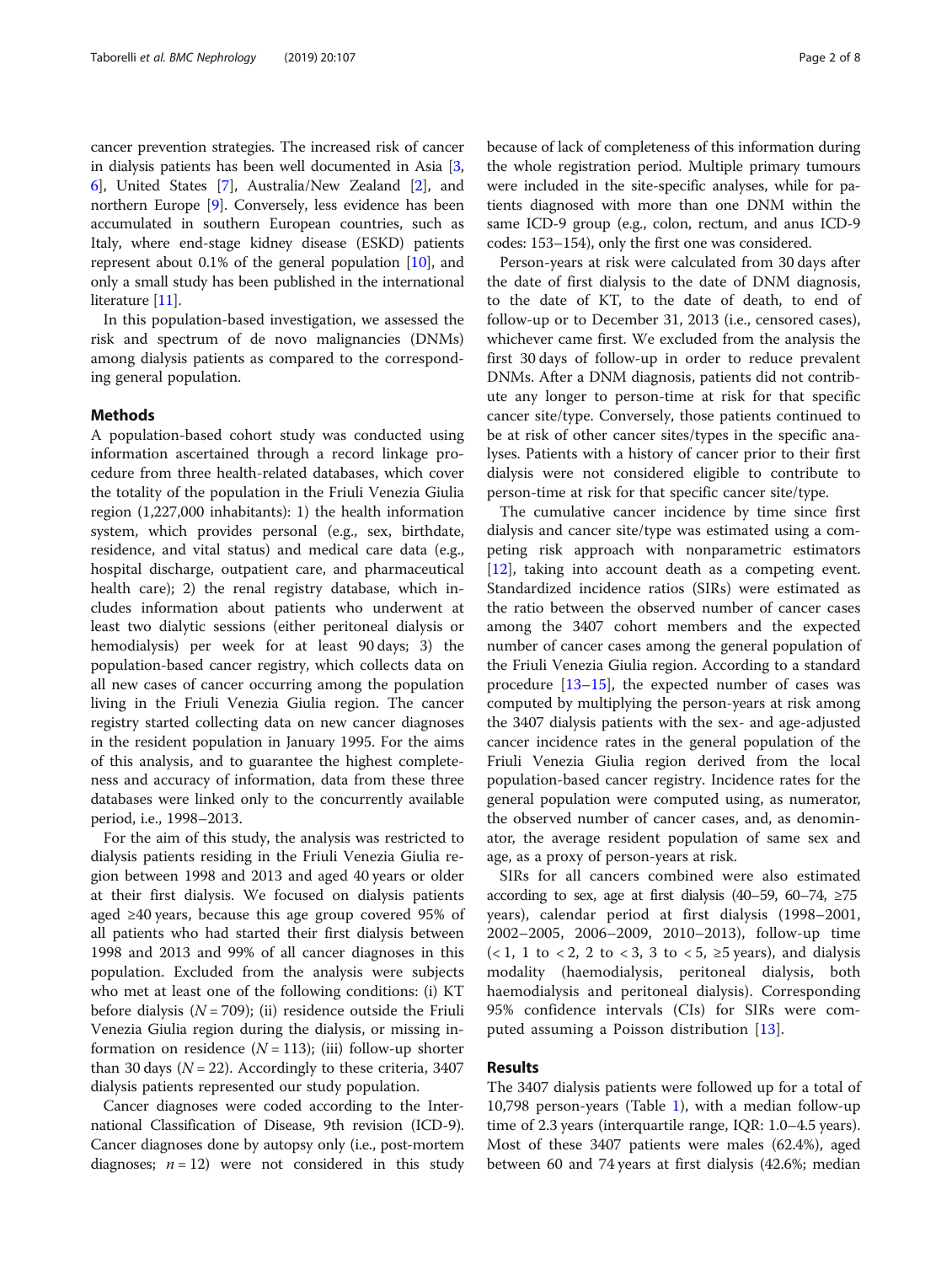<span id="page-2-0"></span>Table 1 Distribution of 3407 dialysis patients by selected characteristics. Friuli Venezia Giulia, north-eastern Italy, 1998–2013

|                                                   | All patients   |
|---------------------------------------------------|----------------|
|                                                   | No. (%)        |
| Sex                                               |                |
| Male                                              | 2126 (62.4)    |
| Female                                            | 1281 (37.6)    |
| Age at first dialysis (years)                     |                |
| $40 - 59$                                         | 746 (21.9)     |
| $60 - 74$                                         | 1452 (42.6)    |
| $\geq 75$                                         | 1209 (35.5)    |
| Median (Interquartile Range)                      | 70 (61-77)     |
| Calendar year at first dialysis                   |                |
| 1998-2001                                         | 1208 (35.5)    |
| 2002-2005                                         | 674 (19.8)     |
| 2006-2009                                         | 802 (23.5)     |
| 2010-2013                                         | 723 (21.2)     |
| Dialysis modality                                 |                |
| Haemodialysis                                     | 2858 (83.9)    |
| Peritoneal dialysis                               | 201 (5.9)      |
| Both haemodialysis and peritoneal dialysis        | 348 (10.2)     |
| Follow-up (years)                                 |                |
| <1                                                | 867 (25.4)     |
| $1 - 2$                                           | 674 (19.8)     |
| $2 - < 3$                                         | 539 (15.8)     |
| $3 - 5$                                           | 632 (18.6)     |
| $\geq 5$                                          | 695 (20.4)     |
| Median (Interquartile Range)                      | $2.3(1.0-4.5)$ |
| Total person-years                                | 10,798         |
| Patient with de novo malignancies during dialysis |                |
| No                                                | 3077 (90.3)    |
| Yes                                               | 330 (9.7)      |
| No. of de novo malignancies during dialysis       |                |
| 1                                                 | 305 (92.4)     |
| $\overline{2}$                                    | 23(7.0)        |
| 3                                                 | 2(0.6)         |

age: 70 years; IQR: 61–77 years), and were treated with haemodialysis (83.9%). More than one third underwent dialysis between 1998 and 2001 (35.5%). During the period of observation, 357 DNMs were diagnosed in 330 dialysis patients (9.7%) of whom, 25 had more than one DNM.

The cumulative incidence of all DNMs combined steadily increased with time since beginning of dialysis, reaching 9.8% after 5 years and 13.9% after 10 years (Fig. [1\)](#page-3-0). A similar pattern emerged after the exclusion of

non-melanoma skin cancers (NMSC), with 5- and 10-year cumulative risks equal to 8.9% and 12.8%, respectively.

Starting at 40–44 years, the age-specific incidence rates for de novo malignancies observed among dialysis patients steadily increased from 670 per 100,000 PYs to 3965 per 100,000 PYs among those aged 85 years and older (Fig. [2](#page-3-0)). In dialysis patients, incidence rates were consistently higher than those in the general population of the Friuli Venezia Giulia region, even though these differences decreased with increasing age.

Considering all DNMs combined, a 1.3-fold higher risk was found in dialysis patients than in the corresponding general population (95% CI: 1.15–1.43) (Table [2](#page-4-0)). The subgroup analysis showed similar SIRs for both sexes (SIR = 1.29, 95% CI: 1.14–1.46 in males and SIR = 1.27, 95% CI: 1.01–1.57 in females). Furthermore, the risk of DNM was particularly high in younger dialysis patients (SIR = 1.88, 95% CI: 1.42–2.45 for age 40–59 years) and decreased with age. Elevated excess risks were also observed during the first 3 years since dialysis initiation, especially within the first year ( $SIR = 8.52$ , 95% CI: 6.89– 10.41). When comparing the risk of DNM according to the modality of dialysis, the SIRs were 1.26 (95% CI: 1.12–1.42) in patients treated with haemodialysis and 1.78 (95% CI: 0.95–3.04; based on 13 observed cases of DNMs) in those treated with peritoneal dialysis.

Table [3](#page-5-0) lists the SIRs for specific DNMs with at least two observed cases. When considering all cancer types/ sites other than NMSC, a 1.2-fold elevated cancer risk emerged, as compared to the general population (95% CI:1.03–1.32). Statistically significant increased risks were documented for NMSC (SIR = 1.81; 95% CI: 1.46– 2.22), cancers of kidney (SIR = 3.18; 95% CI: 2.06–4.69), oral cavity (SIR = 2.42, 95% CI: 1.36–4.00), and Kaposi's sarcoma (SIR = 10.29, 95% CI: 1.25–37.16).

#### **Discussion**

The findings from this population-based cohort study conducted in north-eastern Italy showed that the cumulative cancer risk of dialysis patients reached about 14% after 10 years of follow-up. This observation corresponded to an overall 1.3-fold higher risk of DNM, as compared to the general population. Significantly increased cancer risks were seen for younger patients, and within the first three years of dialysis, as well as for several cancer sites/types, including kidney, oral cavity, NMSC, and Kaposi's sarcoma.

Several studies have looked at the relationship between dialysis and cancer incidence, yielding overall estimates of excess cancer risk that were super-imposable to those reported in the present investigation [[2,](#page-7-0) [3,](#page-7-0) [14](#page-7-0)]. Notably, results from a recent meta-analysis of population-based cohort studies showed that, in comparison with the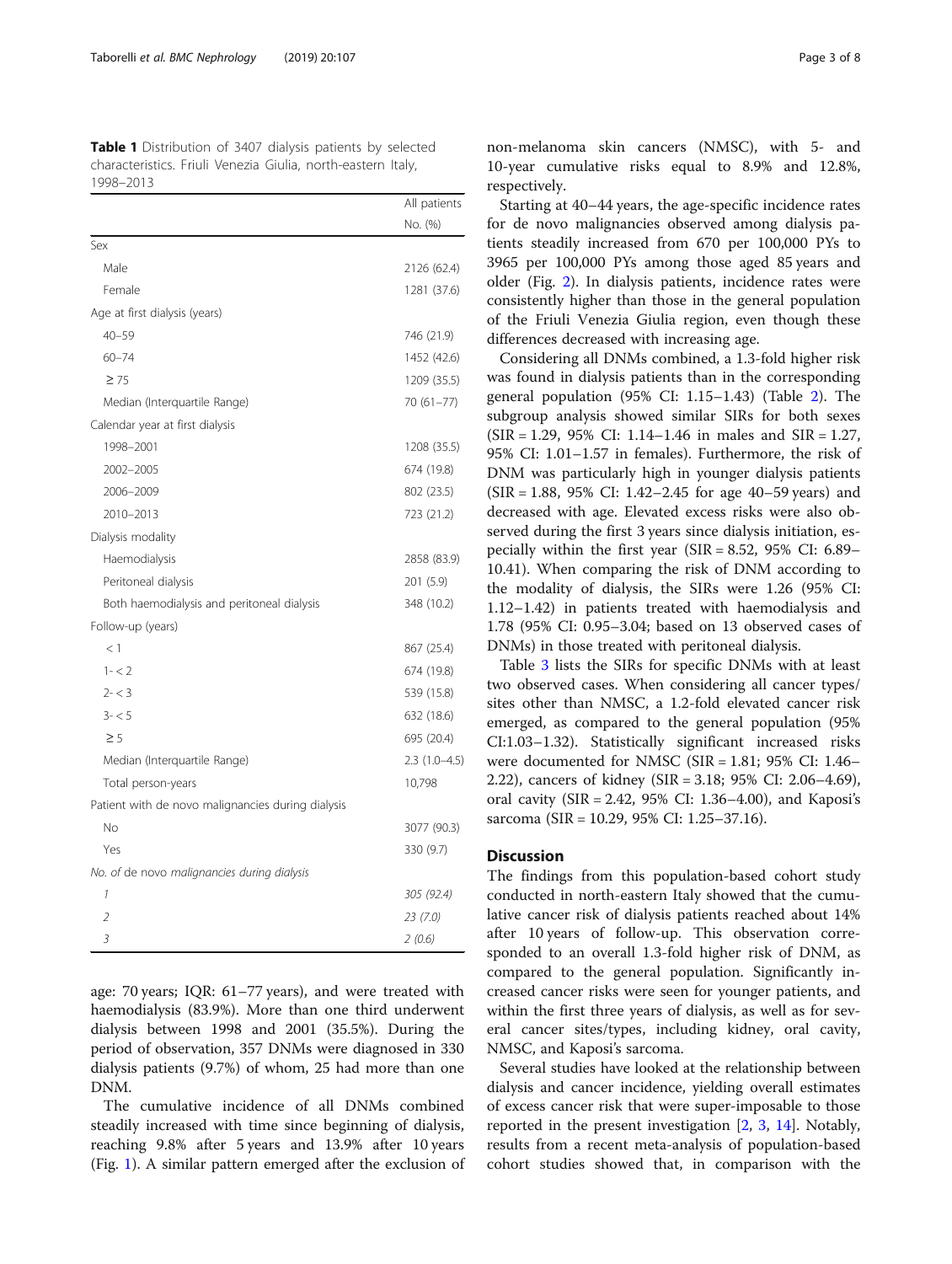<span id="page-3-0"></span>

general population, the pooled SIRs for DNM in dialysis patients including or excluding NMSC were 1.40 (95% CI: 1.36–1.45) and 1.35 (95% CI: 1.23–1.50), respectively [ $16$ ]. To the best of our knowledge, only one study, carried out in Denmark, reported no evidence of a statistically significant increased risk of cancer after excluding NMSC (SIR = 1.16, 95% CI: 0.92–1.45) [\[15](#page-7-0)].

In the subgroup analyses, we found increased cancer risks that were in line with previous studies carried out in other industrialized countries [\[1](#page-7-0), [3,](#page-7-0) [17](#page-7-0)]. Our results showed that the excess risk of cancer was higher in younger dialysis patients, while it declined with increasing age up to 75 years. Accordingly, a multicenter cohort study reported a high excess risk in the youngest age group (i.e., < 45 years at dialysis), which became lower in patients older than  $65$  years  $[14]$ . This age-related pattern may have different explanations. Firstly, the enhanced risk in younger patients is largely attributable to the low cancer incidence rates among young people in the general population. Secondly, younger patients may be affected by more serious virus-related malignancies against which their immune defenses, already compromised because of

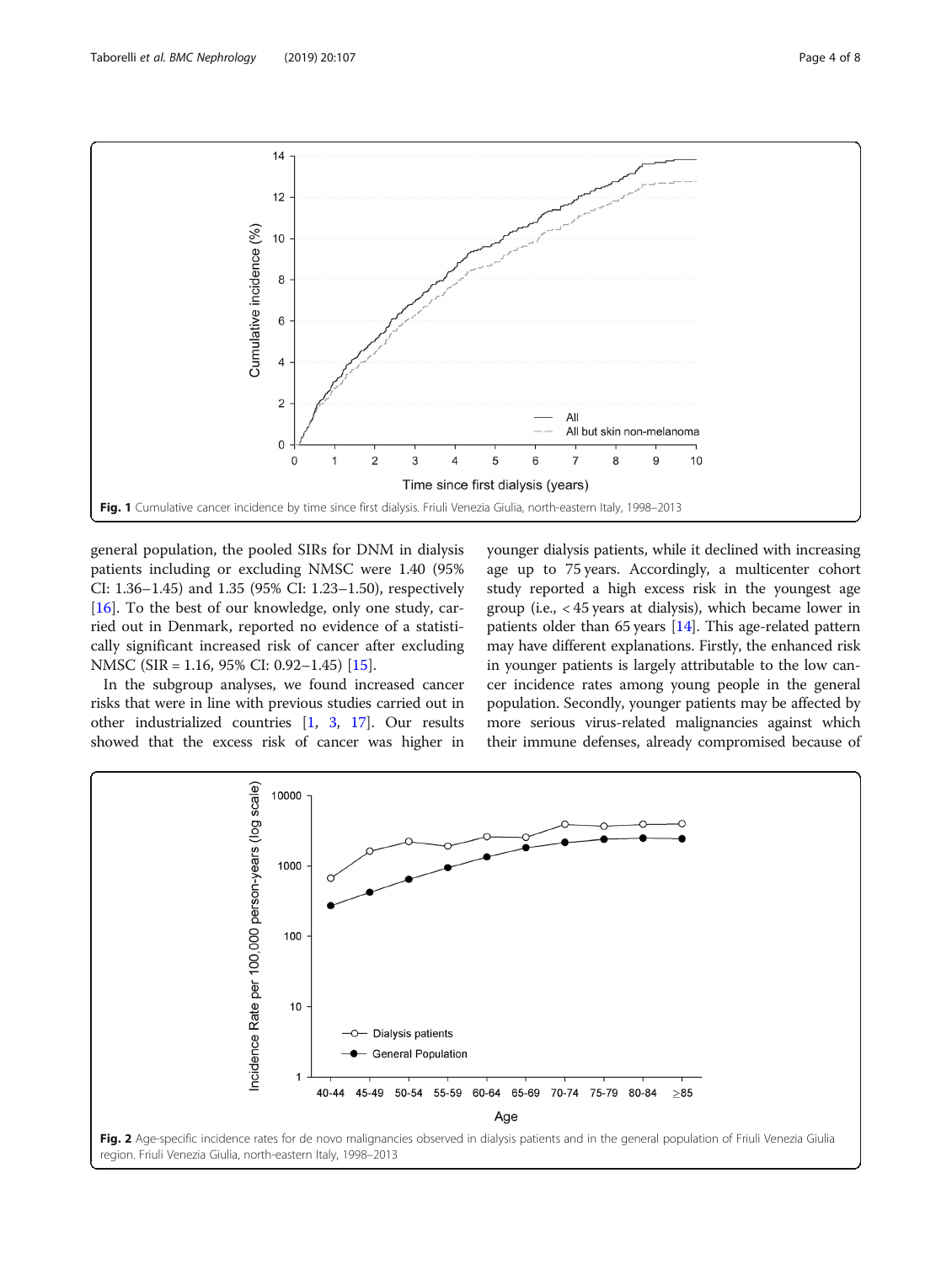|                                            | Total <sup>a</sup> |       |                     |  |
|--------------------------------------------|--------------------|-------|---------------------|--|
|                                            | Obs.               | Exp.  | SIR (95% CI)        |  |
| All                                        | 330                | 256.6 | $1.29(1.15 - 1.43)$ |  |
| Sex                                        |                    |       |                     |  |
| Male                                       | 246                | 190.5 | $1.29(1.14 - 1.46)$ |  |
| Female                                     | 84                 | 66.2  | $1.27(1.01 - 1.57)$ |  |
| Age at first dialysis (years)              |                    |       |                     |  |
| $40 - 59$                                  | 56                 | 29.7  | $1.88(1.42 - 2.45)$ |  |
| $60 - 74$                                  | 176                | 131.0 | $1.34(1.15 - 1.57)$ |  |
| $\geq 75$                                  | 98                 | 95.9  | $1.02(0.83 - 1.24)$ |  |
| Calendar year at first dialysis            |                    |       |                     |  |
| 1998-2001                                  | 136                | 106.2 | $1.28(1.07 - 1.52)$ |  |
| 2002-2005                                  | 79                 | 63.3  | 1.25 (0.99-1.56)    |  |
| 2006-2009                                  | 76                 | 60.6  | 1.25 (0.99-1.58)    |  |
| 2010-2013                                  | 39                 | 26.6  | 1.47 (1.04-2.00)    |  |
| Dialysis modality                          |                    |       |                     |  |
| Haemodialysis                              | 279                | 221.7 | $1.26(1.12 - 1.42)$ |  |
| Peritoneal dialysis                        | 13                 | 7.3   | 1.78 (0.95-3.04)    |  |
| Both haemodialysis and peritoneal dialysis | 38                 | 27.7  | $1.37(0.97 - 1.88)$ |  |
| Follow-up (years)                          |                    |       |                     |  |
| $<1\,$                                     | 95                 | 11.2  | 8.52 (6.89-10.41)   |  |
| $1 - 2$                                    | 52                 | 24.2  | $2.15(1.61 - 2.82)$ |  |
| $2 - < 3$                                  | 48                 | 32.2  | $1.49(1.10-1.97)$   |  |
| $3 - 5$                                    | 56                 | 62.0  | $0.90(0.68 - 1.17)$ |  |
| $\geq$ 5                                   | 79                 | 127.1 | $0.62$ (0.49-0.77)  |  |

<span id="page-4-0"></span>Table 2 Standardized incidence ratios (SIRs) and 95% confidence intervals (CIs) in dialysis patients for all de novo malignancies (DNMs), by selected subgroups. Friuli Venezia Giulia, north-eastern Italy, 1998–2013

<sup>a</sup>For patients diagnosed with more than one DNM, only the first one was considered; Obs., observed number of cancer cases; Exp., expected number of cancer cases

the uremic state, tend to be lacking, compared to older people [\[3](#page-7-0), [18\]](#page-7-0). Thirdly, the presence of ESKD, comorbidities and frailty could lead elderly dialysis patients to die from other chronic illnesses, such as cardiovascular diseases, before the development of cancer. Thus, the discrepancy in cancer risk may disappear with increasing age.

We observed an elevated cancer risk among both male and female patients. A large international collaborative study reported that the overall risk for cancer was higher in females than in males during dialysis [[1\]](#page-7-0), but other investigations have reported contradictory findings [[19\]](#page-7-0).

Subgroup analysis by follow-up time showed that the risk of DNM was highest within the first year after dialysis initiation and decreased proportionally with the duration of dialysis. Similar figures were found in other investigations [\[1](#page-7-0), [3](#page-7-0), [17](#page-7-0)], with the exception of a large-scale cohort study, which reported the highest cancer risk after 4 years following dialysis initiation [[5\]](#page-7-0). The increased risk of cancer in the first year of dialysis may be partially explained by presence of malignancies, without clinical signs, prior to RRT. Indeed, closer medical surveillance of chronic dialysis patients may have resulted in greater detection of tumors.

The analysis according to dialysis modality was limited because of the small number of DNMs in patients receiving peritoneal dialysis (i.e.,  $n = 13$  DNMs). Nonetheless, we documented a statistically significant increased risk of cancer in patients receiving haemodialysis, and an excess risk of borderline statistical significance in the remaining patients. To the best of our knowledge, only one recent investigation compared the two groups directly, showing no significant differences in cancer risk [[20\]](#page-7-0).

The present study also highlighted a strongly elevated risk of site-specific cancers. In accordance with other studies [\[1](#page-7-0)–[3,](#page-7-0) [14,](#page-7-0) [17\]](#page-7-0), a high risk was observed for kidney cancer, probably attributable to the nature of chronic kidney disease (CKD), related urological anomalies or the occurrence of acquired cystic kidney disease [\[21](#page-7-0)]. In contrast with other studies  $[16]$  $[16]$ , we did not find a high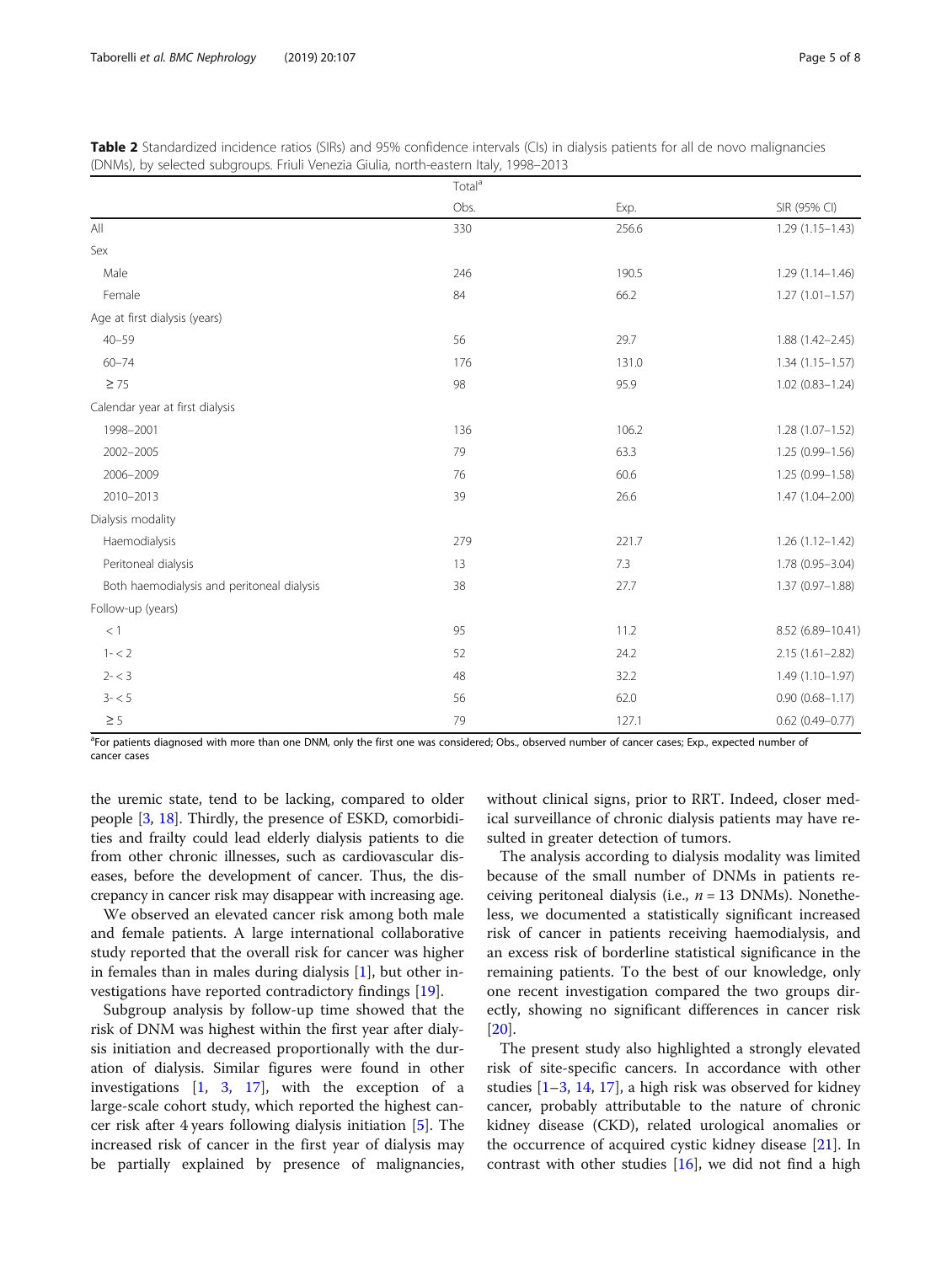<span id="page-5-0"></span>

| Table 3 Standardized incidence ratios (SIRs) and 95% confidence intervals (CIs) in dialysis patients for selected de novo malignancies |  |  |
|----------------------------------------------------------------------------------------------------------------------------------------|--|--|
| (DNMs). Friuli Venezia Giulia, north-eastern Italy, 1998–2013                                                                          |  |  |

| Cancer type/site                                          | ICD-9 codes | Total <sup>a</sup> |              |                     |
|-----------------------------------------------------------|-------------|--------------------|--------------|---------------------|
|                                                           |             | Obs.               | Exp.         | SIR (95% CI)        |
| All but skin non-melanomab                                |             | 249                | 213.7        | $1.17(1.03 - 1.32)$ |
| Skin non-melanoma                                         | 173         | 93                 | 51.3         | $1.81(1.46 - 2.22)$ |
| Prostate                                                  | 185         | 35                 | 39.5         | $0.89(0.62 - 1.23)$ |
| Trachea, bronchus, and lung                               | 162         | 31                 | 28.4         | $1.09(0.74 - 1.55)$ |
| Colon, rectum, and anus                                   | 153, 154    | 27                 | 31.7         | $0.85(0.56 - 1.24)$ |
| Kidney                                                    | 189         | 25                 | 7.9          | 3.18 (2.06-4.69)    |
| Bladder                                                   | 188         | 16                 | 17.0         | $0.94(0.54 - 1.52)$ |
| Oral cavity                                               | $140 - 149$ | 15                 | 6.2          | 2.42 (1.36-4.00)    |
| Stomach                                                   | 151         | 14                 | 11.6         | $1.20(0.66 - 2.02)$ |
| Liver                                                     | 155         | 14                 | 9.2          | $1.53(0.83 - 2.56)$ |
| Female breast                                             | 174         | 13                 | 14.9         | $0.81(0.42 - 1.41)$ |
| Melanoma                                                  | 172         | 9                  | 5            | $1.81(0.83 - 3.43)$ |
| Pancreas                                                  | 157         | 7                  | 7.5          | $0.93(0.38 - 1.93)$ |
| Larynx                                                    | 161         | 7                  | 3.4          | $2.03(0.82 - 4.18)$ |
| Other and ill-defined sites                               | 195         | 7                  | $\mathbf{1}$ | 7.31 (2.94-15.07)   |
| Malignant neoplasm without site specification             | 199         | 7                  | 3.8          | $1.86(0.75 - 3.84)$ |
| Multiple myeloma                                          | 203         | 5                  | 2.9          | 1.72 (0.56-4.02)    |
| Leukemia                                                  | $204 - 208$ | 4                  | 4.2          | $0.95(0.26 - 2.43)$ |
| Corpus uteri                                              | 182         | 4                  | 2.1          | $1.94(0.53 - 4.96)$ |
| Pleura                                                    | 163         | $\overline{2}$     | 1.8          | $1.11(0.13 - 4.00)$ |
| Other and ill-defined sites within the respiratory system | 165         | $\overline{2}$     | 0.6          | 3.14 (0.38-11.33)   |
| Connective and other soft tissue                          | 171         | $\overline{2}$     | 1.1          | $1.90(0.23 - 6.87)$ |
| Kaposi's sarcoma                                          | 176         | $\overline{2}$     | 0.2          | 10.29 (1.25-37.16)  |
| Uterus, unspecified                                       | 179         | $\overline{2}$     | 0.3          | 7.0 (0.85-25.30)    |
| Thyroid gland                                             | 193         | $\overline{2}$     | 1.4          | $1.39(0.17 - 5.01)$ |
| Non-Hodgkin lymphoma                                      | 200,202     | 2                  | 6.6          | $0.30(0.04 - 1.10)$ |

<sup>a</sup>The sums can exceed the total because some patients were diagnosed with more than one malignancy. For patients diagnosed with more than one DNM within the same ICD-9 group (e.g., oral cavity ICD-9 codes: 140–149; leukemia ICD-9 codes: 204–208) only the first one was considered; <sup>b</sup>It includes sites/types with < 2 observed cases, which were not shown in table; Obs., observed number of cancer cases; Exp., expected number of cancer cases

risk of bladder cancer, which is strongly associated to several diseases that cause ESKD.

Our estimate of Kaposi's sarcoma risk was similar to the findings from a large population-based cohort study [[22\]](#page-7-0). The elevated excess risk emerged for Kaposi's sarcoma is consistent with the evidence that the uremic immune dysfunction status of dialysis patients exposes them to be susceptible to viruses, such as Kaposi's sarcoma-associated herpes virus (KSHV). Moreover, the prevalence of KSHV has been reported to be higher in some Mediterranean countries, particularly in Italy [[23](#page-7-0), [24\]](#page-7-0). Accordingly, the high excess risk found for cancers of oral cavity provided further support to the poor immune control of known oncogenic viruses in the ESKD population. Indeed, previous studies have shown higher risks of tongue or mouth cancers [[22\]](#page-7-0), which are known

to be associated with human papillomavirus. Unfortunately, due to the low number of observed cases in the present investigation, we could not evaluate the SIRs for specific oral cavity subtypes.

NMSC was the most common DNM diagnosed among dialysis patients. Although only a few studies have investigated NMSC during dialysis, our findings confirmed prior evidence [\[25](#page-7-0)]. A recent Asian study reported that dialysis patients with uremic pruritus carried a higher risk of NMSC than those without, suggesting that the synergic effect of sun exposure and uremia could be responsible for the carcinogenesis of NMSC [\[25](#page-7-0)].

The advanced CKD and side effects of decreased renal function, including impaired function of the immune system and of DNA repair mechanisms as well as chronic infections and inflammations, have been proposed as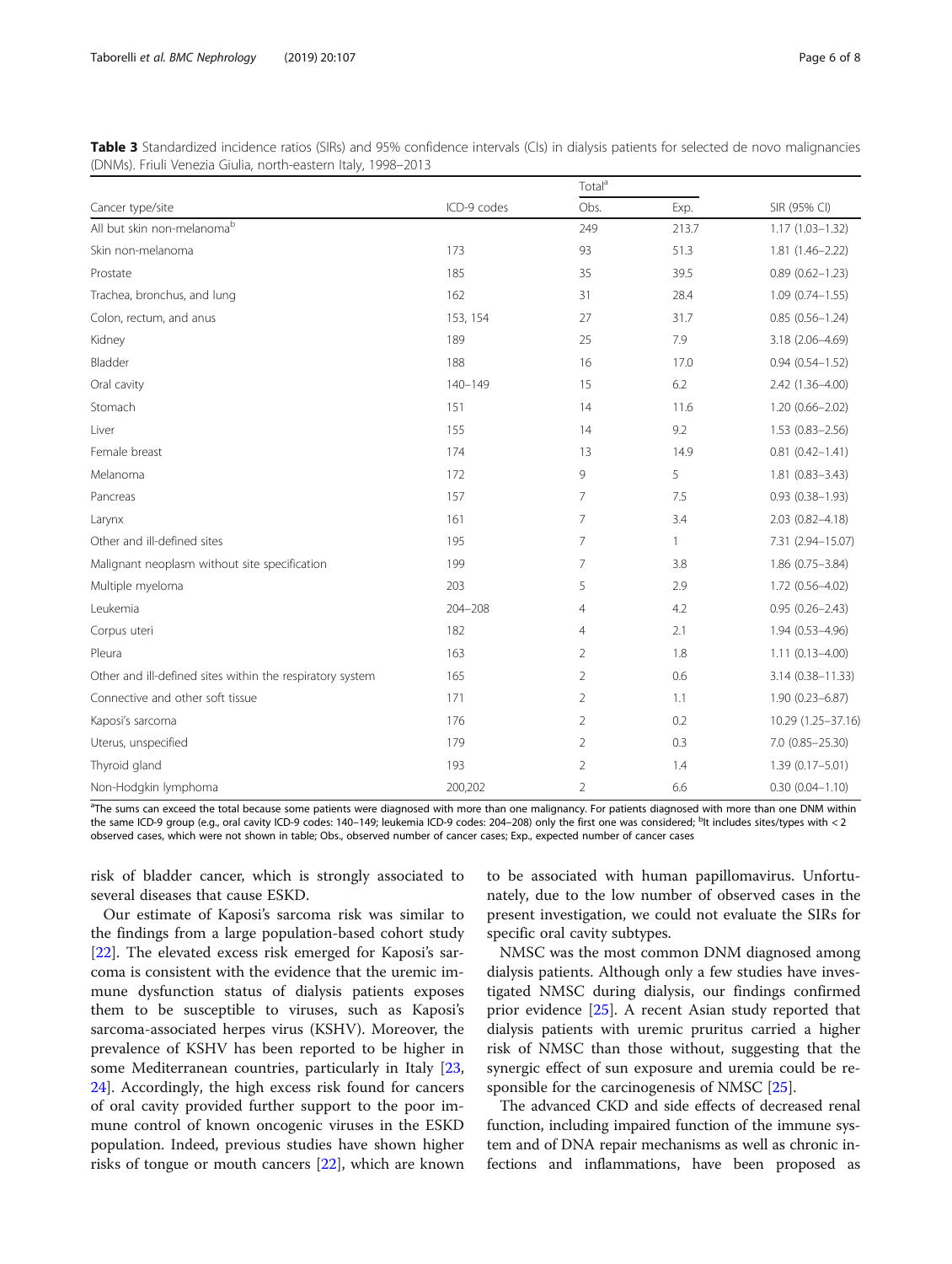potential promoting factors of cancer [[22](#page-7-0), [26](#page-7-0)]. To this regard, the higher risks found in the present study are consistent with the evidence that direct carcinogenic effects of factors related to ESKD are mediated by dialysis treatments [\[2](#page-7-0)]. Previous studies have provided limited support to the fact that dialysis may itself increase the risk of cancer [[4\]](#page-7-0). However, it may prolong pre-RRT carcinogenic exposure since it neither completely replaces renal function nor reverses kidney disease [\[2](#page-7-0)].

Some limitations of our study are worth noticing. First, as for most studies [[16\]](#page-7-0), information about patients' comorbidities -which are highly prevalent in this population- as well as information about etiology for ESKD or lifestyle habits (e.g., smoking, alcohol consumption, or sun exposure) are not routinely collected in the renal registry of the Friuli Venezia Giulia region. Consequently, we could not evaluate their potential confounding effect on the occurrence of cancer in dialysis population. However, this lack of information had limited impact on our aim of quantifying the excess risk of cancer among dialysis patients, in comparison with the corresponding general population. Second, we could not exclude the possibility of overestimation of cancer incidence, as a result of misclassification of prevalent cases as incident ones. However, to minimize this problem we excluded from the analysis the first 30 days of dialysis. A longer lag-time could have been considered between the occurrence and diagnosis of cancer, as we observed the highest excess risk of cancer within the first year. Nevertheless, a sensitivity analysis performed excluding the first 90 days of follow-up showed similar results. Third, the relatively small size of our cohort limited the study power to assess the excess risk of cancer for specific cancer sites/types. Finally, subgroup analysis should be interpreted with caution as the general population cannot be stratified by age at first dialysis, time on dialysis, dialysis modality, and calendar period at first dialysis. As most studies [\[16\]](#page-7-0), the expected number of cases in each subgroup was calculated according to the incidence rates computed among the average population of Friuli Venezia Giulia region used for the non-stratified analysis. Notwithstanding such limitations, this populationbased study represents the largest cohort to provide an overall picture of cancer risk among dialysis patients in southern Europe. One of the strengths of this study is the complete coverage of Friuli Venezia Giulia dialysis patients thanks to the use of population-based administrative data, which allows a comprehensive assessment of the health status of the whole population of the Friuli Venezia Giulia region. In addition, the use of incidence data collected by the same population-based cancer registry, ensures high standards in terms of quality and completeness of cancer reporting.

#### **Conclusions**

Our findings put in evidence the need of monitoring the cancer burden among ESKD patients undergoing dialysis. The increased risks documented in relation to specific cancer sites and in younger patients suggest that targeted approach to cancer screening need to be implemented in the dialysis population. The link between renal function and cancer risk, and the detection of possible mechanisms through which renal impairment can modulate cancer risk remain a topic of great scientific interest.

#### Abbreviations

CI: Confidence interval; CKD: Chronic kidney disease; DNM: De novo malignancy; ESKD: End-stage kidney disease; ICD-9: International Classification of Disease, 9th revision; IQR: Interquartile range; KSHV: Kaposi's sarcoma-associated herpes virus; KT: Kidney transplant; NMSC: Nonmelanoma skin cancers; RRT: Renal replacement therapies; SIR: Standardized incidence ratio

#### Acknowledgements

The authors wish to thank Mrs. Luigina Mei for editorial assistance. Other members of the Italian Transplant & Cancer Cohort Study: Sarah Shalaby, Raffaella Petrara, Patrizia Burra, Giacomo Zanus, Stefano Zanini, Paolo Rigotti (Padua University Hospital, Padua, Italy); Maria Rendina, Alfredo Di Leo, Francesco Paolo Schena, Giuseppe Grandaliano, Marco Fiorentino, (University Hospital, Bari, Italy); Augusto Lauro, Antonio Daniele Pinna, Paolo Di Gioia, Sara Pellegrini, Chiara Zanfi, Maria Piera Scolari, Sergio Stefoni, Paola Todeschini, Laura Panicali, Chiara Valentini ("S. Orsola-Malpighi" Hospital, Bologna); Umberto Baccarani, Andrea Risaliti, Gian Luigi Adani, Dario Lorenzin (Udine University, Udine, Italy); Giuseppe Maria Ettorre, Giovanni Vennarecci, Marco Colasanti, Manuela Coco, Fabrizio Ettorre, Roberto Santoro, Lucia Miglioresi (S. Camillo Hospital, Rome, Italy); Francesco Nudo, Massimo Rossi, Gianluca Mennini (Umberto I Policlinic, Rome, Italy); Luca Toti, Giuseppe Tisone, Annachiara Casella, Laura Fazzolari, Daniele Sforza, Giuseppe Iaria, Carlo Gazia, Chiara Belardi (Tor Vergata University, Rome, Italy); Claudia Cimaglia, Alessandro Agresta, Gianpiero D'Offizi, Ubaldo Visco Comandini, Raffaella Lionetti, Marzia Montalbano, Chiara Taibi (INMI "L. Spallanzani", Rome, Italy); Giovanni Fantola, Fausto Zamboni, Gian Benedetto Piredda, Maria Benigna Michittu, Maria Gavina Murgia, Bruno Onano ("Brotzu" Hospital, Cagliari, Italy); Lucia Fratino, Luigino Dal Maso, Paolo De Paoli, Diana Verdirosi, Emanuela Vaccher (IRCCS CRO Aviano National Cancer Institute, Aviano, Italy); Francesco Pisani, Antonio Famulari, Federica Delreno, Samuele Iesari, Linda De Luca (University of L'Aquila, L'Aquila, Italy); Maurizio Iaria, Enzo Capocasale, Elena Cremaschi (Parma University Hospital); Silvio Sandrini, Francesca Valerio, Valentina Mazzucotelli, Nicola Bossini, Gisella Setti (Spedali Civili of Brescia, Brescia, Italy); Massimiliano Veroux, Pierfrancesco Veroux, Giuseppe Giuffrida, Alessia Giaquinta, Domenico Zerbo (Policlinico of Catania, Catania, Italy); Ghil Busnach, Laura Di Leo, Maria Luisa Perrino, Marialuisa Querques, Valeriana Colombo, Maria Chiara Sghirlanzoni ("Niguarda Ca' Granda" Hospital, Milan, Italy); Piergiorgio Messa, Antonio Leoni ("Maggiore-Mangiagalli "Hospital, Milan, Italy); Laura Galatioto, Salvatore Gruttadauria, Vito Sparacino, Flavia Caputo, Barbara Buscemi (Policlinico of Palermo, Palermo, Italy); Franco Citterio, Gionata Spagnoletti, Maria Paola Salerno, Evaldo Favi (Policlinico "A. Gemelli", Rome, Italy); Giuseppe Paolo Segoloni, Luigi Biancone, Antonio Lavacca ("Molinette" Hospital, Turin, Italy); Maria Cristina Maresca, Carmelo Cascone, Bice Virgilio (Treviso Hospital, Treviso, Italy); Donato Donati, Fiorella Dossi, Andrea Fontanella, Andrea Ambrosini, Marco Di Cicco ("Ospedale di Circolo", Varese, Italy).

#### Funding

This work was funded by the Italian Association for Research on Cancer (AIRC IG No. 19112). The funding body had no role in the study design, in the data collection, analysis, and interpretation, and in the manuscript writing